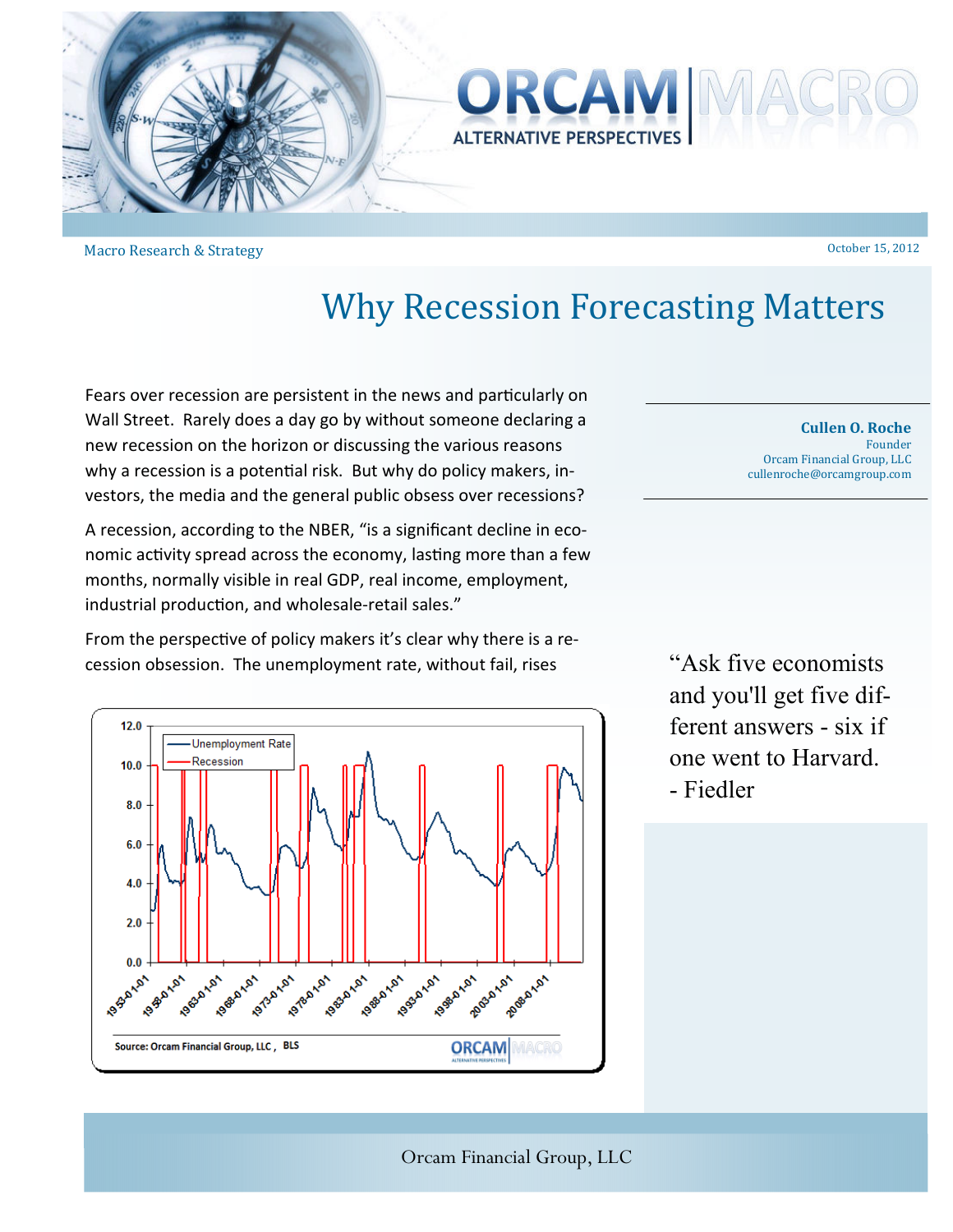during a recession. Clearly, one of the worst things that can occur in an economy is job losses as this is consistent with an environment where output is going unsold and capitalists are reducing costs through their workforce as a result. It's nearly impossible to operate in this world without a source of income so when unemployment is high policy makers are at substantial risk of seeing themselves in the ranks of the unemployed.

But the destruction of a recession goes well beyond the labor market. In the last 40 years there have been just three year over year periods where total household net worth declined. All three periods occurred inside a recession. The recent decline in household net worth was the greatest in the postwar era with households losing a staggering 19% of their total net worth (using quarterly figures).

The real damage is done on a more micro scale and is a much more "in your face" type of loss in net worth. This is the real-time loss we see in equity accounts such as 401Ks, brokerage accounts and corporate net worth declines. In the last 42 years there have been just 4 technical bear market declines of 20% year over year (on a monthly basis). All 4 occurred inside of a recession. This explains Wall Street's recession obsession. A 20% decline in the equity markets requires a 26% appreciation in price just to get back to break-even. Since equities account for a substantial amount of household net worth this decline can be devastating and has far reaching ramifications. With the equity market



(Year over year % decline in S&P 500 – monthly basis)